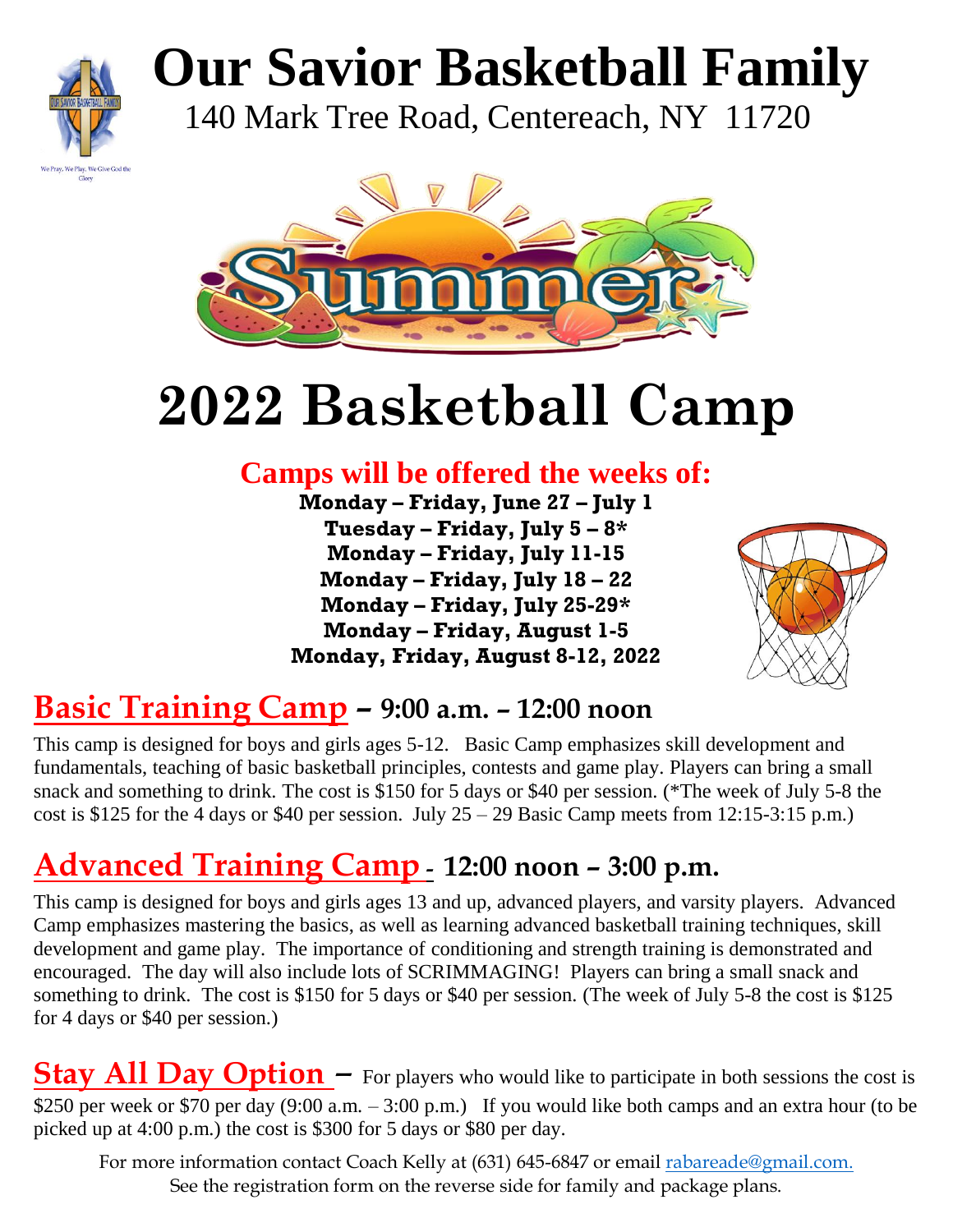

 **Nuestra Familia de Baloncesto Salvador**

140 Mark Tree Road, Centereach, NY 11720



## **Campamento de Baloncesto 2022**

### **A los campamentos se les ofrecerán las semanas de:**

**Lunes – Viernes, 27 de junio – 1 de julio Martes – Viernes, 5 – 8 de julio\* Lunes – Viernes, 11-15 de julio Lunes – Viernes, 18 – 22 de julio Lunes – Viernes, 25-29 de julio\* Lunes – Viernes, 1-5 de agosto Lunes, viernes, 8-12 de agosto de 2022**



#### **Campamento de entrenamiento básico** – **9:00 a.m. – 12:00 del mediodía**

Este campamento está diseñado para niños y niñas de 5 a 12 años. El Campamento Básico enfatiza el desarrollo de habilidades y los fundamentos, la enseñanza de los principios básicos del baloncesto, los concursos y el juego. Los jugadores pueden traer un pequeño bocadillo y algo para beber. El costo es de \$ 150 por 5 días o \$ 40 por sesión. (\*La semana del 5 al 8 de julio el costo es de \$125 por los 4 días o \$40 por sesión. Del 25 al 29 de julio el Campamento Básico se reúne de 12:15 a 3:15 p.m.)

#### **Campamento de entrenamiento avanzado - 12:00 mediodía – 3:00 p.m.**

Este campamento está diseñado para niños y niñas de 13 años en adelante, jugadores avanzados y jugadores universitarios. Advanced Camp enfatiza el dominio de los conceptos básicos, así como el aprendizaje de técnicas avanzadas de entrenamiento de baloncesto, desarrollo de habilidades y juego. Se demuestra y fomenta la importancia del acondicionamiento y el entrenamiento de fuerza. ¡El día también incluirá mucho SCRIMMAGING! Los jugadores pueden traer un pequeño bocadillo y algo para beber. El costo es de \$ 150 por 5 días o \$ 40 por sesión. (La semana del 5 al 8 de julio, el costo es de \$ 125 por 4 días o \$ 40 por sesión).

**Opción Quedarse todo el día:** para los jugadores que deseen participar en ambas sesiones, el costo es de \$ 250 por semana o \$ 70 por día (9:00 a.m. – 3:00 p.m.) Si desea ambos campamentos y una hora extra (que se recogerá a las 4:00 p.m.) el costo es de \$ 300 por 5 días o \$ 80 por día.

Para obtener más información, comuníquese con coach Kelly al (631) 645-6847 o envíe un correo electrónico [a rabareade@gmail.com.](about:blank)

Consulte el formulario de registro en el reverso para los planes familiares y de paquetes.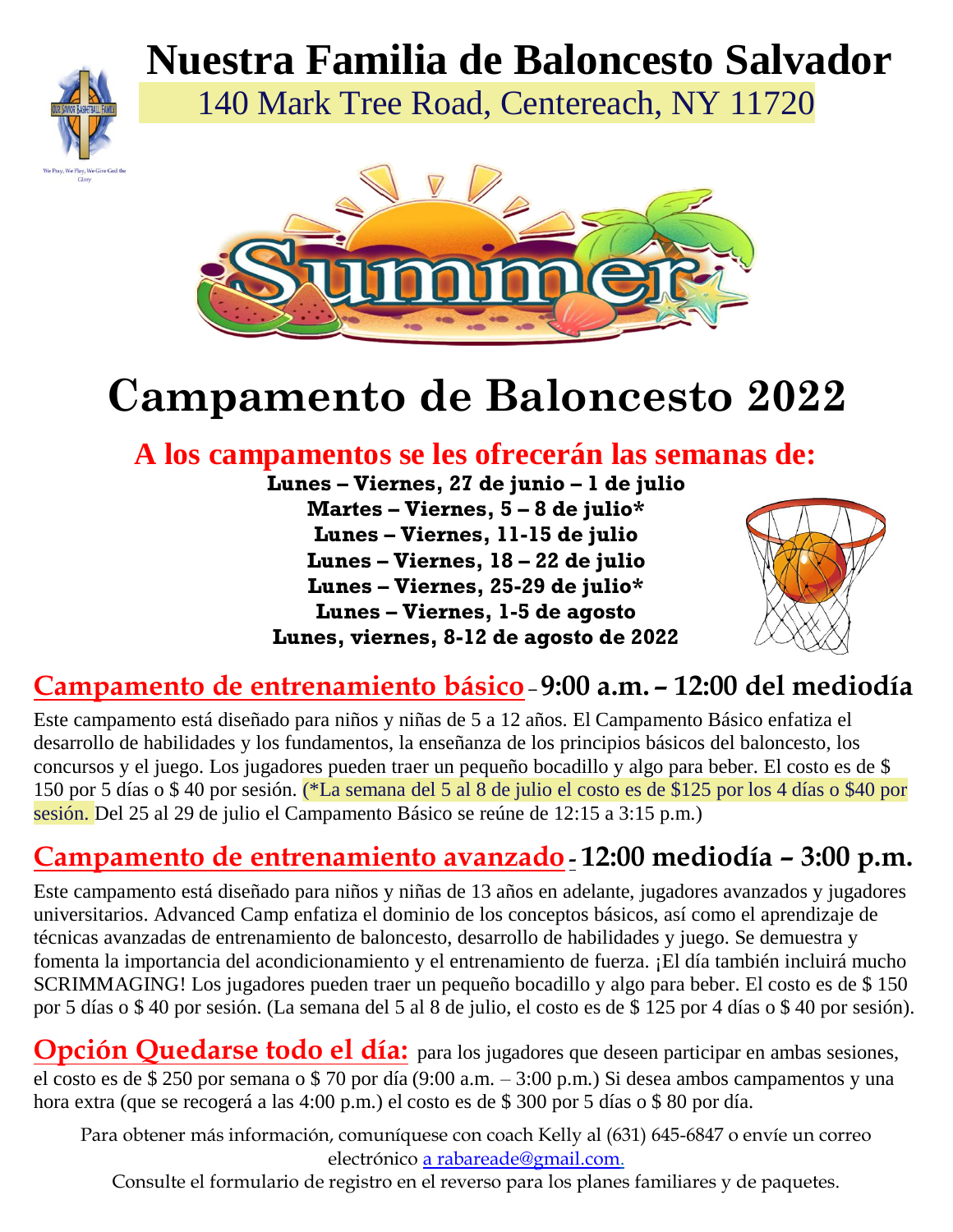#### **OUR SAVIOR SUMMER BASKETBALL CAMPS 2022**

140 Mark Tree Road, Centereach, NY 11720 (631) 588-2757 www.osnas.org

#### **REGISTRATION FORM**

| Grade in school (Sept. 2022): __________                                                                                   |  |  |  |  |  |
|----------------------------------------------------------------------------------------------------------------------------|--|--|--|--|--|
|                                                                                                                            |  |  |  |  |  |
|                                                                                                                            |  |  |  |  |  |
|                                                                                                                            |  |  |  |  |  |
|                                                                                                                            |  |  |  |  |  |
|                                                                                                                            |  |  |  |  |  |
| Is this your first time attending Basketball Camp at Our Savior? __________ Do you currently receive our emails? _________ |  |  |  |  |  |

Please enroll me in the following camp sessions: *(Circle the initials of the days planning to attend each week.)* 

|                     | YOUTH CAMP<br>(ages $5-12$ ; 9:00am-12:00pm)               | <b>ADVANCED CAMP</b><br>(ages 12 and up; $12:00 - 3:00 \text{pm}$ ) | <b>EXTRA HOUR</b><br>$(3:00-4:00 \text{pm})$ |
|---------------------|------------------------------------------------------------|---------------------------------------------------------------------|----------------------------------------------|
| June $27$ -July 1   | M T W TH F                                                 | M T W TH F                                                          | M T W TH F                                   |
| July 5-July 8       | T W TH F                                                   | T W TH F                                                            | T W TH F                                     |
| July 11- July 15    | M T W TH F                                                 | M T W TH F                                                          | M T W TH F                                   |
| July $18 -$ July 22 | M T W TH F                                                 | M T W TH F                                                          | M T W TH F                                   |
| July $25 -$ July 29 | Youth/Advanced Camp meet 12:15-3:15pm this week M T W TH F |                                                                     | M T W TH F                                   |
| August 1- August 5  | M T W TH F                                                 | M T W TH F                                                          | M T W TH F                                   |
| August 8-August 12  | M T W TH F                                                 | M T W TH F                                                          | M T W TH F                                   |

**COSTS and PLANS:** Cost for YOUTH or ADVANCED CAMP is \$150 per week or \$40 per day. (\$125 for the week of July 5-8.) Cost for both Basic and Advanced Camp is \$250 per week or \$70 per day or \$300 per week or \$80 per day for the Extra Hour until 4:00 p.m.

**Special Early Bird Deal -** \$1,200 for all sessions all summer (Stay All Day) and extra hour to the first 10 to sign up.

**7 Week Special** - \$750 for all seven weeks of either Youth or Advanced Camp.

**Family Plan - \$3,000** for all siblings for all sessions all summer. \$2,000 for one session per sibling.

Amount paid: \$\_\_\_\_\_\_\_\_\_\_\_\_\_\_\_

Circle the method of payment: Cash Check *(payable to Our Savior Basketball Family)* 

Venmo *(@kellyshane)* Cashapp (*\$kels1043)* 

PARENTS PLEASE READ AND SIGN: I authorize the basketball camp staff to act for any emergency requiring medical attention. I understand that I am responsible for all hospital, laboratory and doctor's fees. My child is physically fit to participate in physical activity. I understand and agree that neither Our Savior Lutheran Church, Our Savior New American School, nor anyone associated with the basketball camp will be held responsible or liable for accidents or illness.

I give permission that my child may be photographed by Our Savior staff during basketball camp events for the camp to possibly use my child's photograph in camp brochures and promotional material, which may include internet and social media ads, pictures and videos.

Signature of Parent or Guardian:

Health Insurance Company and Number:

*Please return completed registration form along with payment to the above printed address or email to rabareade@gmail.com*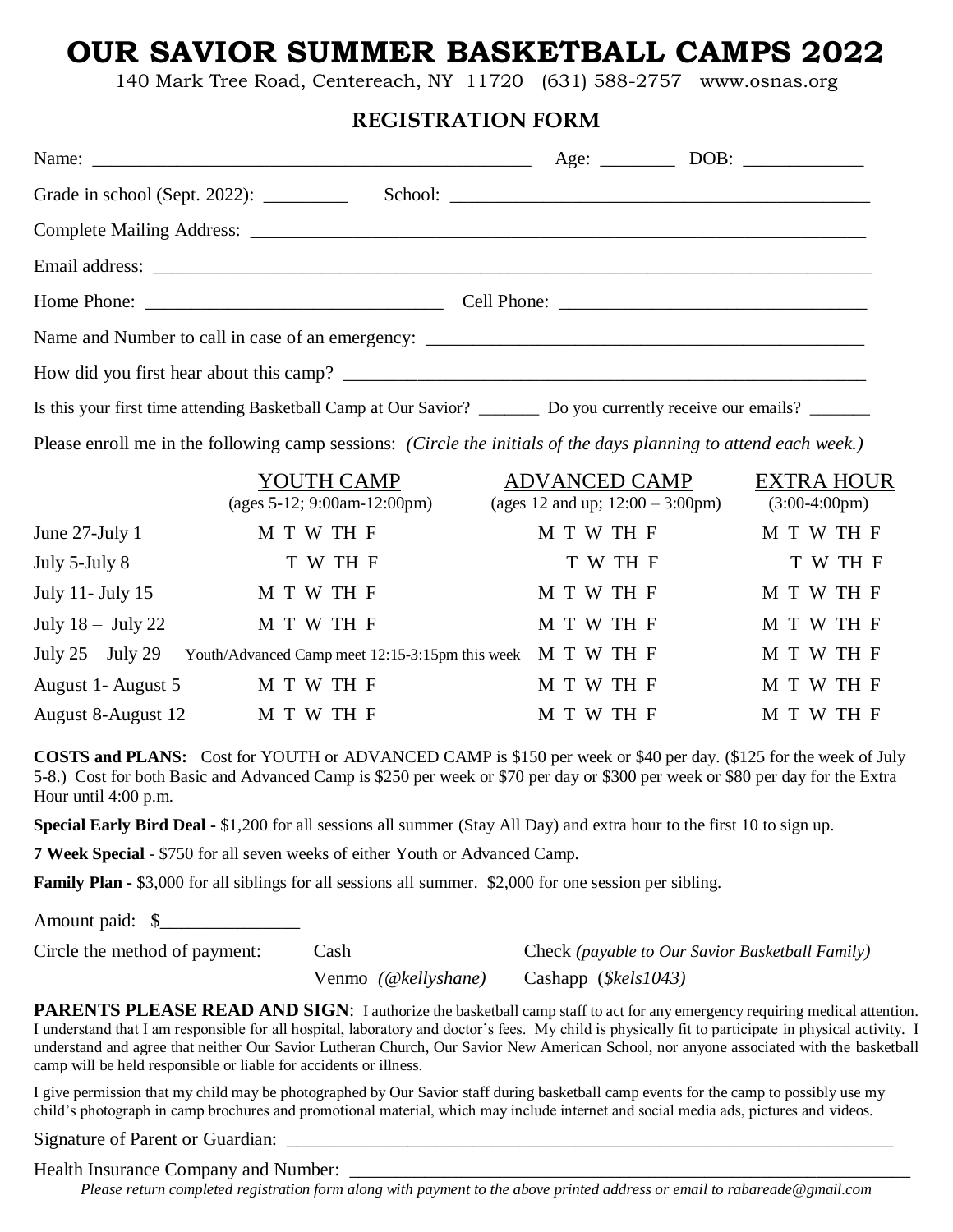#### **CAMPAMENTOS DE BALONCESTO DE VERANO DE NUESTRO SALVADOR 2022**

140 Mark Tree Road, Centereach, NY 11720 (631) 588-2757 www.osnas.org

#### **FORMULARIO DE INSCRIPCIÓN**

| $i$ , Es la primera vez que asistes al Campamento de Baloncesto en Nuestro Salvador? _______ iRecibe actualmente nuestros |  |  |
|---------------------------------------------------------------------------------------------------------------------------|--|--|

Por favor, inscríbame en las *siguientes sesiones del campamento: (Marque las iniciales de los días que planean asistir cada semana).*

CAMPAMENTO JUVENIL CAMPAMENTO AVANZADO HORA EXTRA

(de 5 a 12 años; de 9:00 a.m. a 12:00 p.m.) (de 12 años en adelante; 12:00 – 3:00 pm) (3:00-4:00pm)

| Junio 27-Julio 1           | M T W TH F    | <b>MTWTHF</b>                                                                                              | <b>MTWTHF</b> |
|----------------------------|---------------|------------------------------------------------------------------------------------------------------------|---------------|
| Julio 5-Julio 8            | T W TH F      | T W TH F                                                                                                   | T W TH F      |
| Julio 11 - Julio 15        | M T W TH F    | <b>MTWTHF</b>                                                                                              | <b>MTWTHF</b> |
| 18 de julio $-22$ de julio | M T W TH F    | <b>MTWTHF</b>                                                                                              | <b>MTWTHF</b> |
|                            |               | 25 de julio – 29 de julio Reunión de campamento juvenil / avanzado 12:15-3:15 pm esta semana MTWTHFMTWWTHF |               |
| Agosto 1 - Agosto 5        | <b>MTWTHF</b> | M T W TH F                                                                                                 | <b>MTWTHF</b> |
| Agosto 8-Agosto 12         | <b>MTWTHF</b> | <b>MTWTHF</b>                                                                                              | <b>MTWTHF</b> |

**COSTOS y PLANES:** El costo para EL CAMPAMENTO JUVENIL o AVANZADO es de \$ 150 por semana o \$ 40 por día. (\$125 para la semana del 5 al 8 de julio.) El costo tanto para el campamento básico como para el avanzado es de \$ 250 por semana o \$ 70 por día o \$ 300 por semana o \$ 80 por día para la hora adicional hasta las 4:00 p.m.

**Oferta especial para madrugadores:** \$ 1,200 para todas las sesiones durante todo el verano (quédese todo el día) y una hora adicional para los primeros 10 para inscribirse.

**Especial de 7 semanas** - \$ 750 por las siete semanas de campamento juvenil o avanzado.

**Plan Familiar -** \$3,000 para todos los hermanos para todas las sesiones durante todo el verano. \$2,000 por una sesión por hermano.

Monto pagado: \$

correos electrónicos? \_\_\_\_\_\_\_

Rodea el método de pago: Cheque en efectivo *(pagadero a Our Savior Basketball Family))* Dinero Venmo *(@kellyshane)* Cashapp (*\$kels 1043)*

**PADRES POR FAVOR LEAN Y FIRMEN:** Autorizo al personal del campamento de baloncesto a actuar para cualquier emergencia que requiera atención médica. Entiendo que soy responsable de todos los honorarios del hospital, laboratorio y médico. Mi hijo está físicamente en forma para participar en la actividad física. Entiendo y acepto que ni la Iglesia Luterana Nuestro Salvador, ni la Nueva Escuela Americana Nuestro Salvador, ni nadie asociado con el campamento de baloncesto será responsable de accidentes o enfermedades.